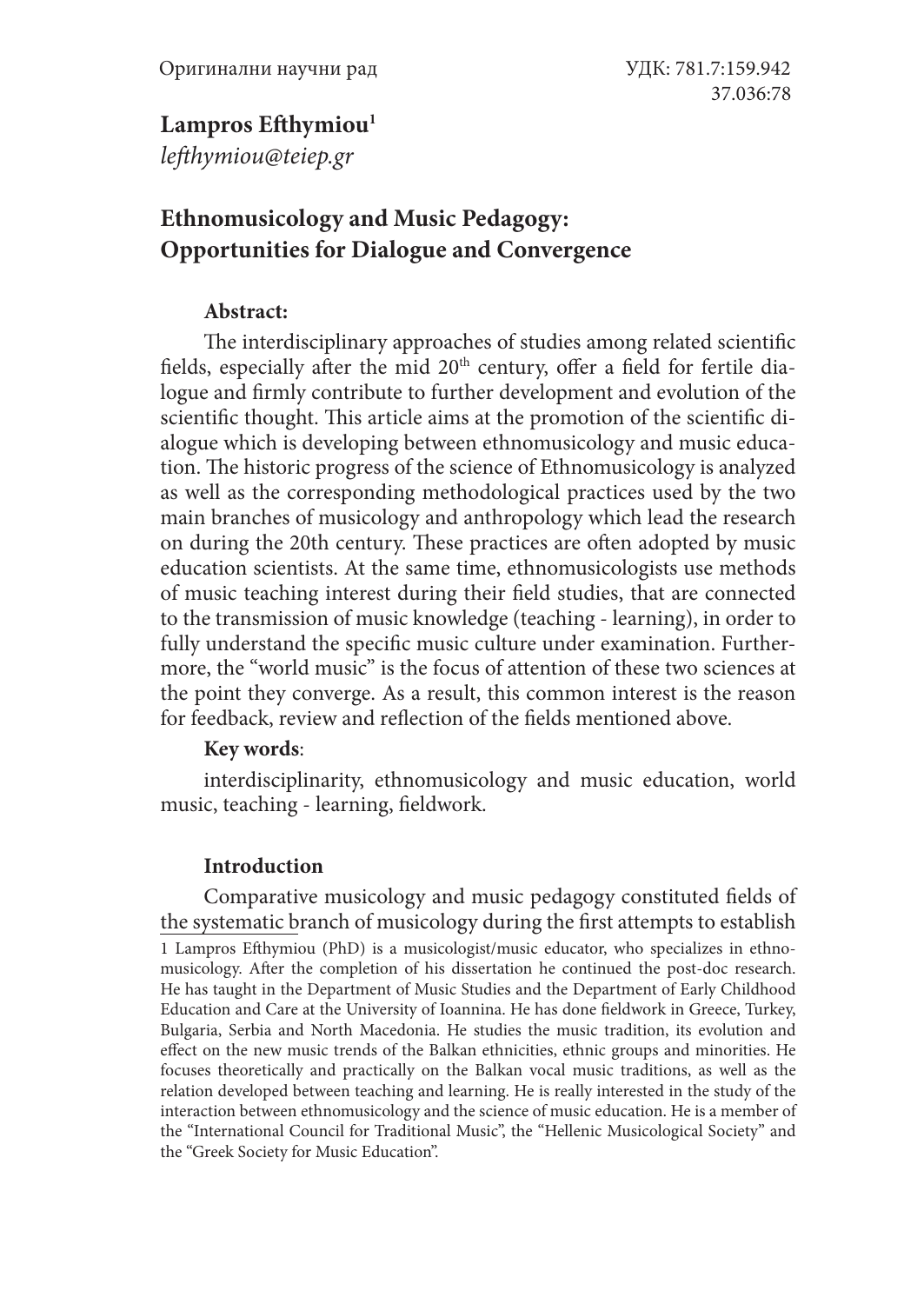the field at the end of the 19th century. The now distinct scientific fields of ethnomusicology and music pedagogy have been interacting with each other since the beginning of their re-orientation, after the middle of the 20th century, and gradually this "conversation" results, in many cases, in the co-shaping of the curricula in primary and secondary education.

This essay attempts to highlight the approaches of the two fields through bibliographic research. At first, it provides an overview of the historical course and evolution of comparative musicology — which is renamed as ethnomusicology in the middle of the  $20<sup>th</sup>$  century — in order to make it understandable to the readers of a scientific magazine of music pedagogical interest, the new orientations and the methodological practices being followed. The approaches and the practices of ethnomusicology fascinate music educators and will be a stepping stone for further cooperation between the two fields.

In the second part, an attempt is made to capture the points of convergence of the two sciences. Historically, "world music" was the main field of these convergences, and that is why the various meanings of the term are being explored. The new orientations of ethnomusicology turn the scholars' attention to an ethnographic direction of research, studying music through participatory observation as an element intertwined with its cultural and social context. These elements will appeal to music educators who, on the one hand, will use parallel methods in their own research and, on the other hand, will use the findings of the ethnomusicological research for educational purposes. On the other hand, the ethnomusicologists, influenced by the methods of music educators, are increasingly focused on understanding how music is transmitted and received, as the main means of understanding the musical behavior of the culture they study.

## **The formation of the scientific field of ethnomusicology**

In 1885, Guido Adler codified the distinction between the individual branches of musicology. According to this codification, the two sub-sectors are the historical and the systematic sector, which also includes Comparative Musicology (Adler 1885, 5-20). The purpose of comparative musicology is the comparison and classification of folk songs. The field of research is initially focused on studying the music of non-European cultures, while in the following period the research also concerns folk music within the national borders of European countries. Merriam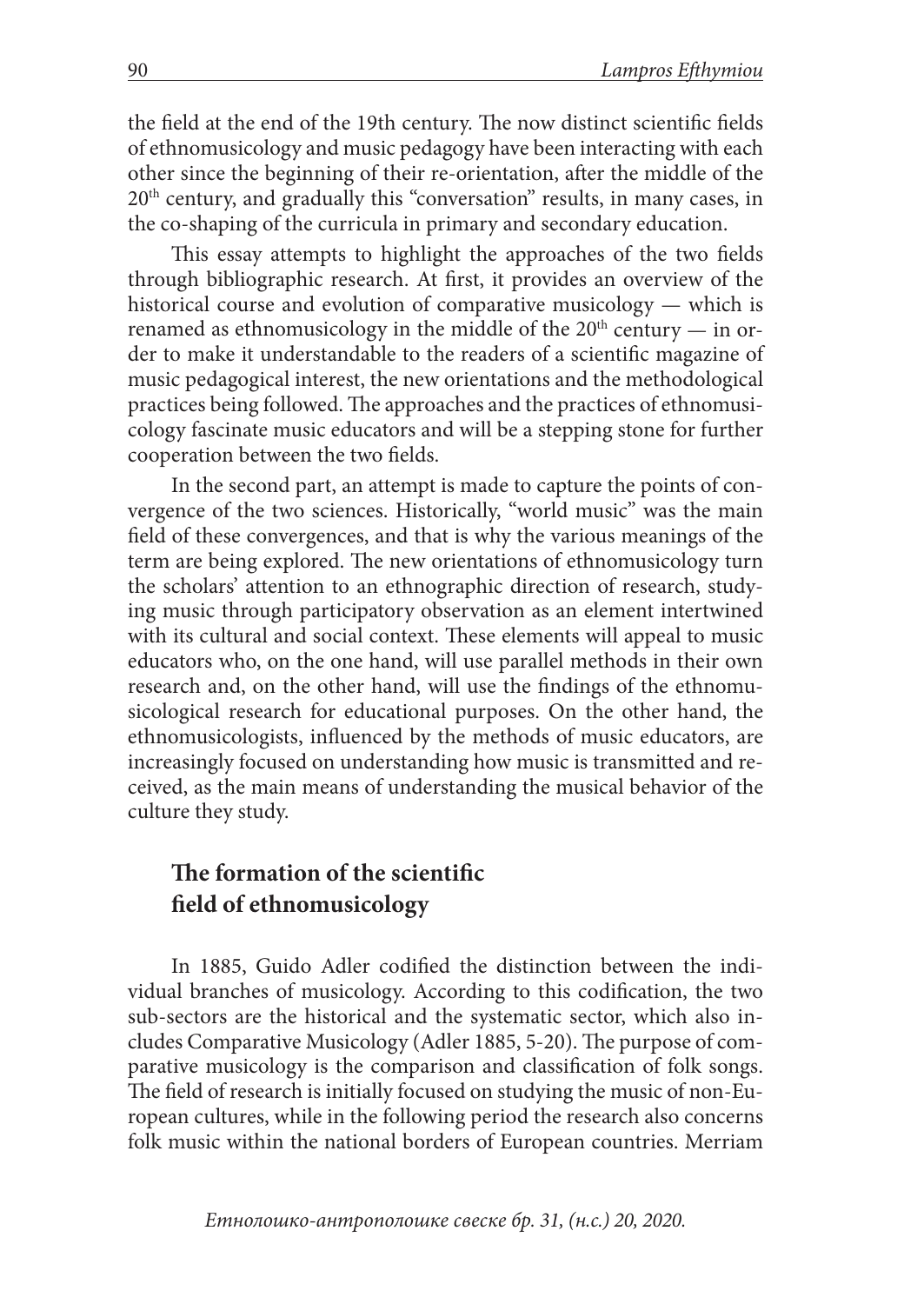mentions the definitions of many researchers concerning the subject of comparative musicology (Merriam 1977). Taking into account these definitions, he concludes that what they all have in common is, on the one hand, the dissemination of music through the orality of tradition, and, on the other hand, the fact that they identify non-Western music as the scope of their study (Merriam 1977).

The origins of comparative musicology date back to this period for two additional reasons; one concerns the discovery of cylinders in 1877, by Tomas Edison, which enabled audio reproduction in order to transcribe and analyse audio material, and the other one concerns the publication of Ellis *On the music scales of various systems* (1885) which laid the foundations for an intercultural comparison of music systems around the world.

In the early 20<sup>th</sup> century, the Berlin Phonographic Archive was created by the musicologists Stumpf, Hornbostel, Sachs, who formed the so-called "school of Berlin" and established comparative musicology as an "autonomous scientific direction" (Chapsoulas 2010, 13; Myers 2009). The formation of the branch takes place in the context of the evolutionary theories based on Darwin's formulations and the theories of diffusion, in the scientific spirit which characterised the social sciences at the end of the 19<sup>th</sup> century. In addition, the establishment of the Vienna Archive, on which prominent researchers of the period such as Lach, Wallaschek, Nadel, Graf, Wellek worked, as well as other European city archives, contributed to the establishment of comparative musicology (Myers 2009).

Many scientific studies of that period use the comparative method, which lies in the investigation of the "historical and genetic relationship of music systems" of different musical cultures, apart from the Western culture, to classify the musical instruments and their tuning, to record and study the scales, the tonal systems and different rhythms thoroughly. In addition, researchers of the schools of Berlin and Vienna have contributed to various theories, such as Graebner, Schmidt, and Koppers's "Theory of cultural cycles", which describes the history of cultures (Myers 2009, 6-7), or Hornbostel's theory of the  $5<sup>th</sup>$  (1927). The principal methodological tool, in the context of the analyses and descriptions of the individual musical parameters, is mainly the Western musical notation.

During the same period, it is clear that, in the context of romantic nationalism, which played a decisive role in the creation of the national homogeneities of the new nation-states, a new current in Europe and in America will contribute decisively to the creation of national schools in the early  $20<sup>th</sup>$  century. It is in this spirit that researchers focus their research on the study of their domestic musical traditions: Cecil Sharp and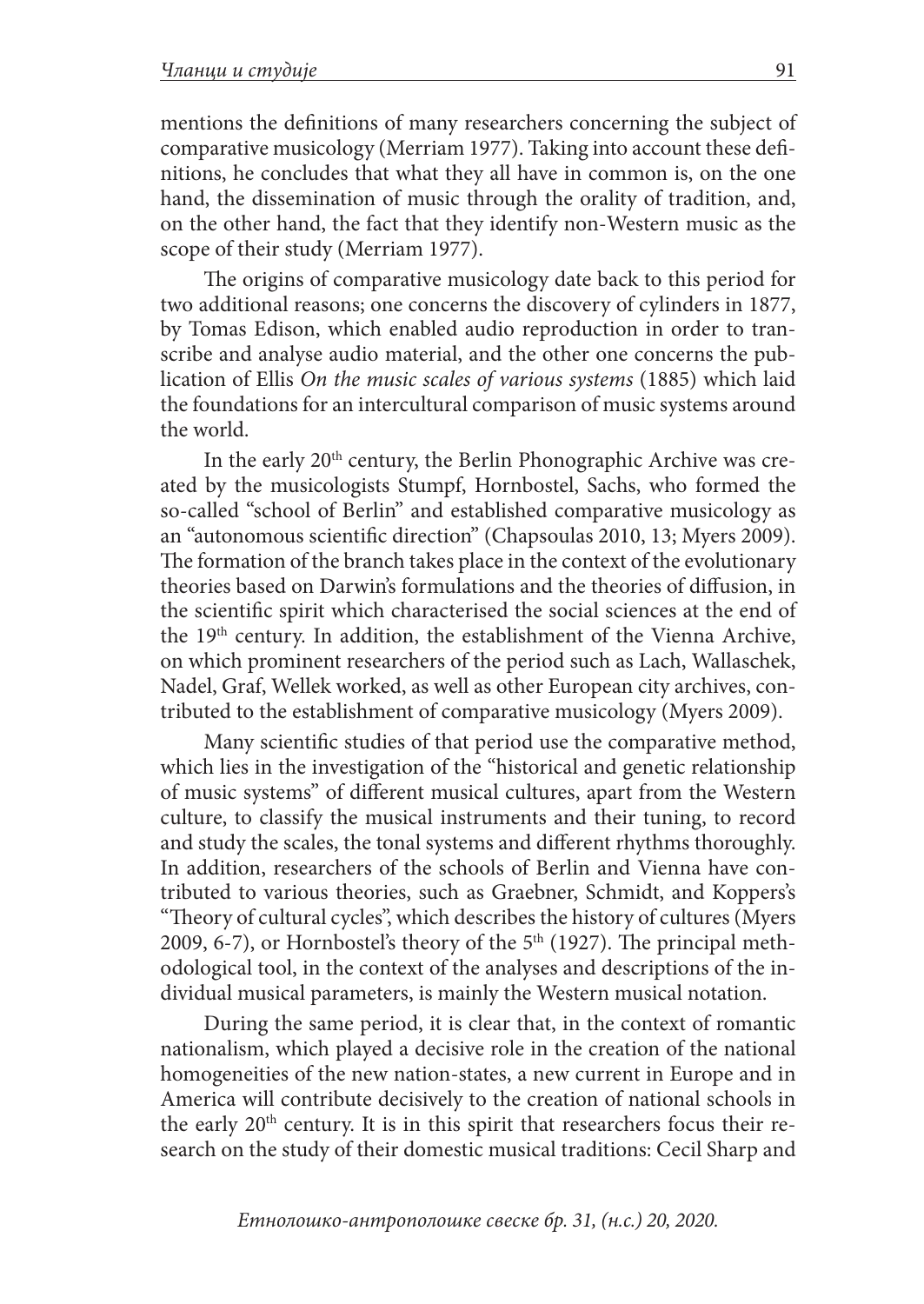Grainger in England but also Karpeles in the United States; Bélla Bartók and Zoltan Kodály in the provinces of Hungary but also in Romania, Slovakia and Bulgaria; Constantine Brǎiloiu in Romania; Kvitka in Ukraine but also in southern Russia, Belarus, Moldova, and Crimea, and he also founds ethnomusicology in the former Soviet Union (USSR); John Avery Lomax in the United States (Myers 2009, 10-16; Bohlman 2002). The above are just a few examples of researchers of the time, who gather ample ethnographic material, by recording a number of songs from these areas. They create very important archives which are utilized in various ways and contribute to the research and understanding of the musical phenomena of the time. At the same time, in America, Franz Boaz introduces modern anthropological methods of field research and influences a number of young researchers towards the direction of the "holistic study of musical cultures", thus laying the foundations for a new direction of ethnomusicology (Myers 2009, 17).

The new term "ethnomusicology", which replaces the previous term "comparative musicology", appeared in the middle of the 20<sup>th</sup> century (Kunst 1950). The new term is accepted almost immediately, however, the content of the term both in terms of the object of study and in terms of the research methods is different.

Historically, the "epicenter" of ethnomusicology, which was located in Central Europe before World War II, is shifting to North America, and this is due to the fact that a number of researchers with a background in the ethnomusicological perspective of Central Europe, such as Nettl, Kaufmann and Wachmann, move to America and co-develops the new perspective of the methods of ethnomusicology. After all, in North America, before 1950, ethnomusicology already uses methods belonging to social and cultural anthropology (Bolhman 2009).

Two organisations trigger the new trends that will follow and will become the research centers of ethnomusicological thinking and development during the following decades: the organisation *International Council for Traditional Music* (ICTM), which is founded in 1947, in Europe, based in London, with the contribution of Karpeles, Williams, Lorenzen, Marinus and publishes the magazine *Yearbook for Traditional Music2* and the organisation *Society for Ethnomusicology* (SEM), which is founded in 1955 in America, following the recommendations of Mer-

<sup>2</sup> The initial name of ICTM was *International Folk Music Council* (IFMC) and of the scientific magazine was *Journal of the International Folk Music Council*. The change in the name of the organisation was made in 1981, while the name of the magazine was altered in 1969, see fig. http://ictmusic.org/general-information, last access in 18/05/2020.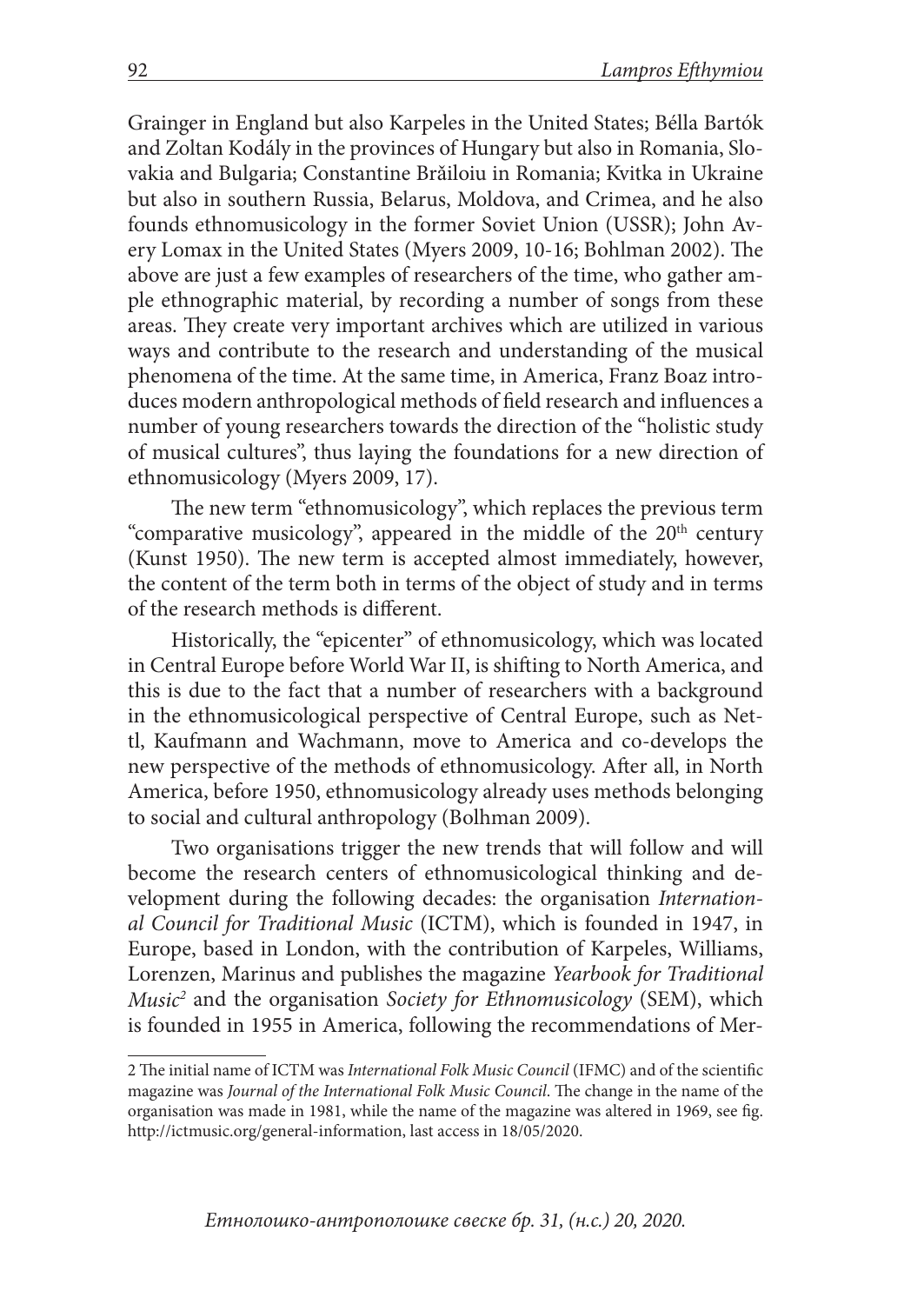riam, McAllester, Rhodes, Seeger, and publishes the scientific magazine *Ethnomusicology*. 3

During this period, the position of ethnomusicology is significantly enhanced as a distinct field in the academic world. The introduction of relevant courses in higher education curricula reflects the interest in the development of the new field. The direct consequence of that introduction is an increase in human resources and the creation of the conditions for the "conversation" and the interaction of the branch with the other social and humanities sciences.

At the beginning of the second half of the 20th century, there are two main currents of ethnomusicology that reflect the musicological and anthropological direction, with Mantle Hood and Alan Merriam respectively as their main representatives. Hood introduces the concept of "bi-musicality" and proposes the development of the researcher's musical skills, the understanding of the teaching and learning methods, the learning and recording of the repertoire and musical structures (Baily 2001). Merriam, on the other hand, in *The Anthropology of Music* lays the foundations and theoretical framework of an anthropologically oriented ethnomusicology, using methods of ethnographic field research. He recommends that the researchers should have a long stay in the field of research as well as an understanding of music in relation to aspects of other social activities concerning culture, in the context of a "study of music as human behavior" (Merriam 1964).<sup>4</sup>

Merriam along with McAllester in the United States and Blacking in the United Kingdom consider premature the approach of the comparative study of music and they introduce new methods to field study, influenced by the science of Anthropology and in the context of ethnographic methods (Bohlman 2009, 27). Blacking, in various of his studies, refers to musical practices which are associated with "foundations of human activities" in order to understand and interpret society (Blacking 1979; 1995). During the decades of 1950 and 1960, Nettl establishes the new approaches on a theoretical basis (Bohlman 2009, 27). In the first decades during which ethnomusicology is under the influence of anthropology, Seeger and Feld redefine the formulations of theories relating to music and language, and the science of linguistics takes its place in the theoretical pursuits of ethnomusicologists (Seeger 1987; Feld 1974; Feld & Aaron 1994).

<sup>3</sup> The initial name of the magazine of the organisation, *Society for Ethnomusicology*, was *Ethnomusicology Newsletter*, see fig. https://www.ethnomusicology.org/page/History\_ Founding, last access in 18/5/2020.

<sup>4</sup> The so-called "great controversy" during the decades of 1950-1960 expressed through the two above-mentioned trends, will end with the convergence of the viewpoints of Merriam and Hood in the late 1960s (Kallimopoulou & Balantina 2014, 21-22).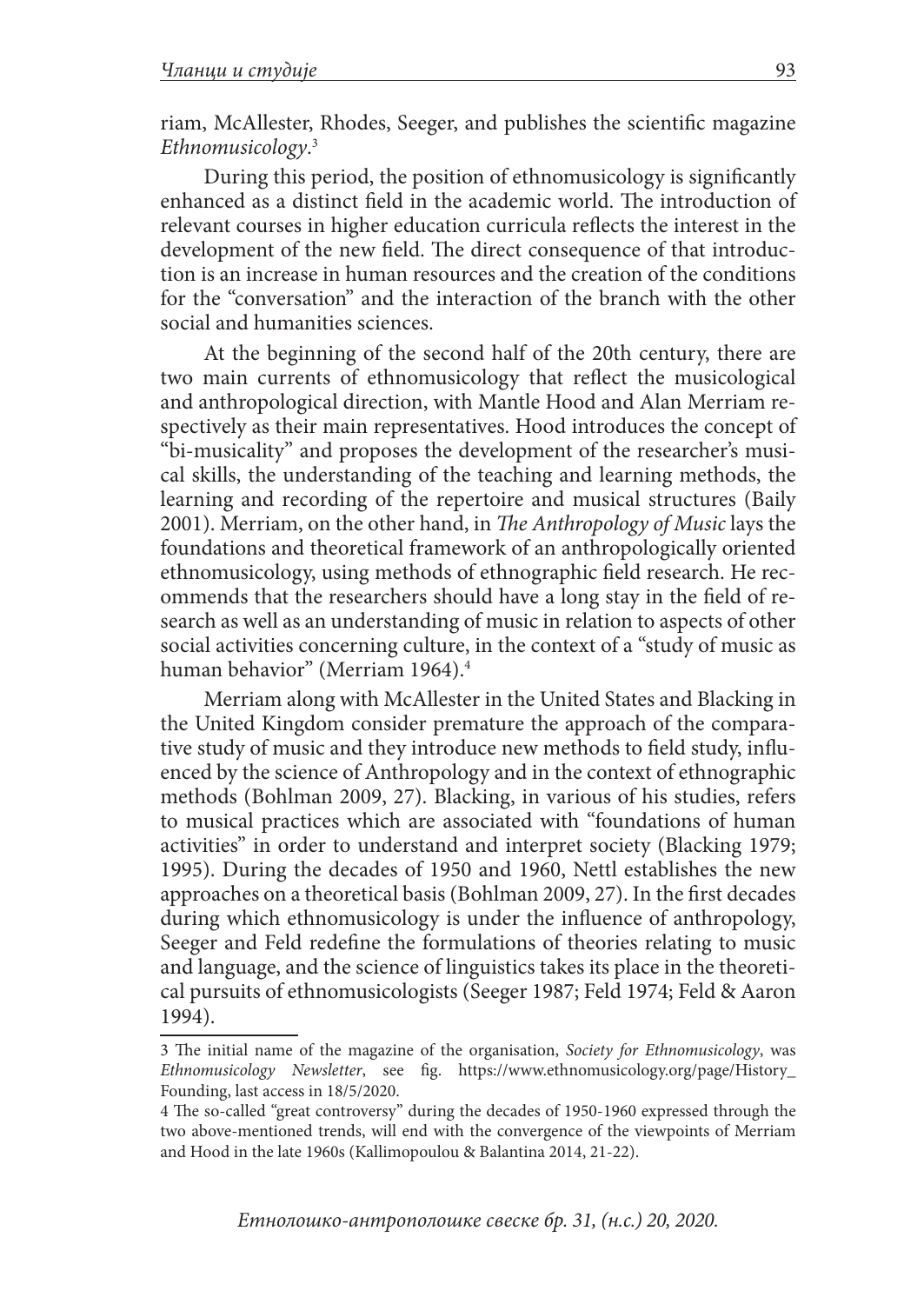The most recent theoretical approaches formulated by the science of anthropology during the following decades have a major impact on ethnomusicology. The "crisis of representation" which criticizes the role of the researcher and challenges his objectivity and neutrality on the description of the subject, combined with the fact that many young researchers now come from non-Western countries, are the reasons for the creation of "other kinds of ethnomusicologies" which in many cases highlight issues of reproduction of stereotypes and obsessions of Western researchers (Bohlman 2009, 28; Kallimopoulou & Balantina 2014, 31).

At the same time, in the context of the "musicological" perspective of ethnomusicology, the methods of classifying musical instruments still carry on (Picken 1975; Kartomi 1990). Researchers present new organological approaches based on "the distinct forms and interactions between [musical] instruments in each musical culture" (Bohlman 2009, 28).

#### **World music**

Historically, world music is perhaps the first field in which the sciences of ethnomusicology and music pedagogy "met". In order to understand the term "world music" and the content to which it refers, it is absolutely necessary to believe in the common acceptance of the second constituent of the term in all cultures.

Although the question of "what is music?" is seemingly simple, the answer is not so easy. In recent decades, numerous researchers refer to the different meanings attributed to the concept of music in each cultural environment that it is performed. In many cases, it has been found that societies have different perceptions of music, as different cultures have their own influences that enable them to have their own exclusive interpretation of the phenomenon.

Modern studies have highlighted the existence of cultures in which the word itself is absent from the vocabulary of certain peoples, or the phenomenon itself has other dimensions and practices that differ radically from how the Western world perceives music (Roseman 1984; Panopoulos 2005; Nettl 2010). After all, even in the Western world itself, the one sole perception of the concept, the significations of music, whose common content is disputed, is doubtful. Consequently, the interpretation of the music phenomenon on the basis of the Western way of thinking and point of view can only generate confusion, especially when the field we are referring to concerns all cultures.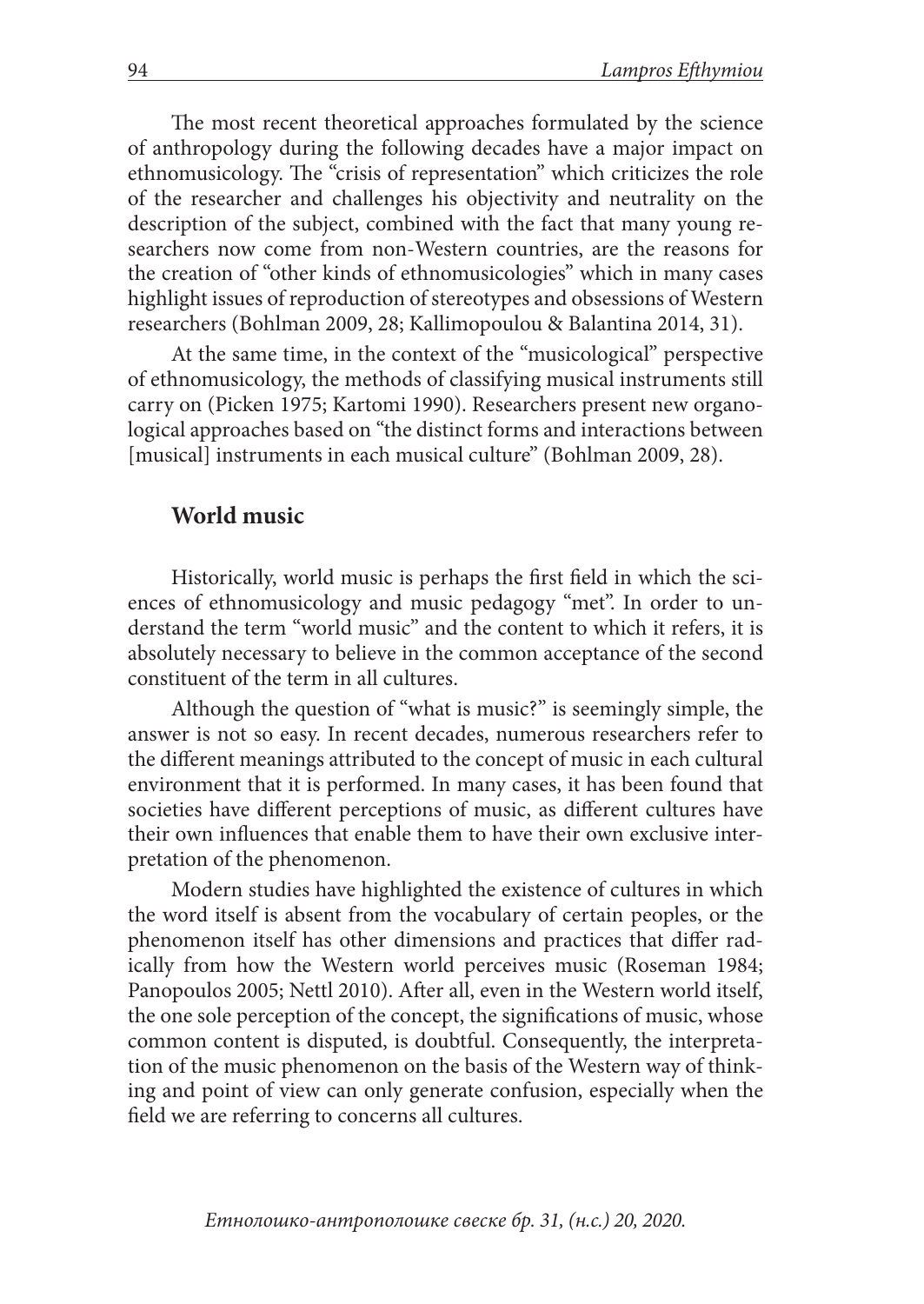The existence of the music phenomenon is universal, although it would be unfounded to try to interpret it in terms that do not take into account all the practices of each culture. A deep understanding of the distinct communication systems to which each musical "language" is subject, is a key requirement for the interpretation of the phenomenon. Music is not a universal language of communication but each of these systems is "integrated and complete" and, according to this viewpoint, it is inductively considered that non-Western music, classical music is not a distinct and separate category but part of what is called world music (Nettl 2010; Bohlman 2002).

According to Nettl, the world of music consists of distinct music systems which often have blurred boundaries between them and in addition all music has influences from other cultures (Nettl 2010). The different characteristics of these systems can be interpretive tools for understanding societies and different cultures, in the context of the cultural relations that music can establish. Small also sets the sociological dimension of music and points out the different functions it has in different cultures. (Small 1983; 2010). Blacking (1977, 11-12), in an attempt to define music in terms of the integration of all musical cultures, he refers to "humanly organized sound".

In recent decades, there have been some systematic attempts in order to understand the meaning of the world musicians and the field to which we refer. Nettl (1985) addresses thoroughly the complexity of the impact of Western music on world music. Taylor (1997) examines and analyzes a wide range of discussions about world music. He explores how intercultural music collaborations, which combine different sounds and styles, have shaped new musical genres through experimentation and innovation. The collective work *Worlds of music* and its revised republications are based on the field research of authors who express the experiences they gained from the musical cultures they have studied in different parts of the world (Titon et al. 1992). Bohlman (2002) presents a wide range of repertoire and music of various musical genres for which there is an ever-increasing interest in the early 21<sup>st</sup> century. Bakan (2007) approaches world music from a multidimensional perspective and points out the relation between music and the cultural context in which it is performed.

In contemporary discussions on the meaning of the term world musicians, the field is fully expanded and open to all world music, traditional, artistic or popular music, performed either by professionals of their kind or by amateur musicians. (Bohlman 2002).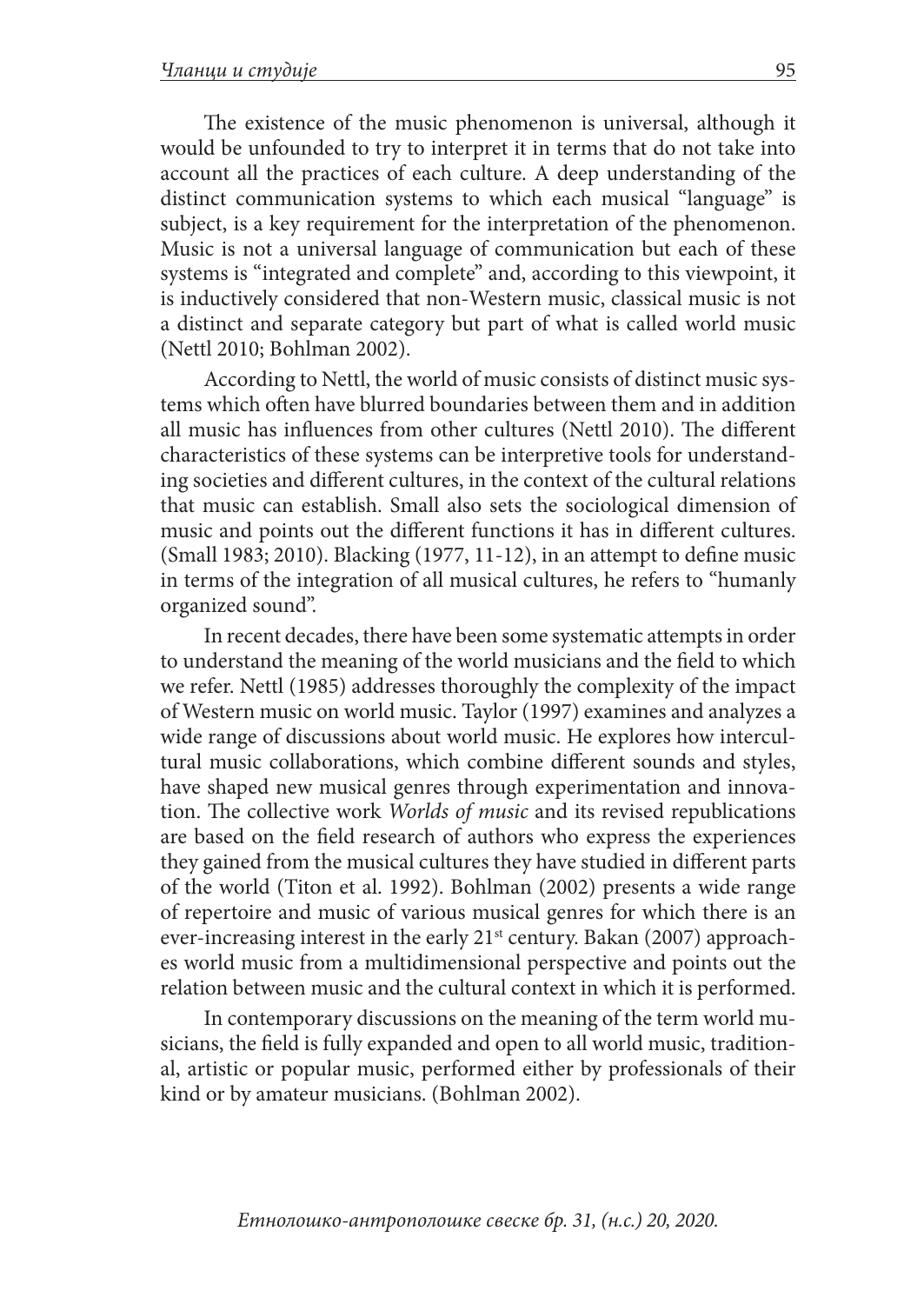#### **The convergence between the two fields**

During the 1960s and afterwards, the effort made by the part of the academic community that realizes the opportunities that can be provided by music ensembles involved in world music in the field of music pedagogy finds fertile ground and gradually enters the educational community.

The growing interest is leading scientists in both fields to a convergence and collaboration. A fruitful dialogue begins in which the scientific methods and research interests of ethnomusicologists enter the study practices of music educators. At the same time, ethnomusicologists are turning their attention towards the study of how music is perceived in the field of research of the cultures they study.

The main element that characterises the ethnomusicological method is field research. The initial interest stemming from the principles of comparative musicology was focusing on the study of the object itself, which is music. In this context, researchers concentrate on the recording of songs and music in the field of research, on their transcription and structural analysis, and the comparison of tonal music systems. Furthermore, with the introduction of ethnographic methods and the influences of the principles of anthropology that enter the field of ethnomusicology, the interest shifts to the study of the subject that produces music in order to understand the social and cultural context in which it is performed. In addition, with the "crisis of representation" which questions the authority of the researcher, the new studies are presented as just a few truths, and emphasis is placed on the cultural background, the influences and the perception of the researcher himself.

The evolution of the methods of ethnomusicology is still focusing on field research. The participatory observation is the way by which the researcher will try to understand the system in which the functions of music take place and govern a particular society. The perception of some researchers that the transmission of music is a simple habit is set aside and the viewpoint of the study of how it is transmitted is gaining ground (Nettl 2010). From the first ethnomusicological studies it is immediately evident that in order to understand such a system it is required to study the way in which music is taught, learned and reproduced, as well as the communication codes that develop between the teacher and the learner.

In this context, Hood (1960) refers to the learning of musical instruments to which the researcher studying non-Western culture must engage, in order to thoroughly understand any study on music. In the framework of bi-musicality, that is, the ethnomusicologist's musical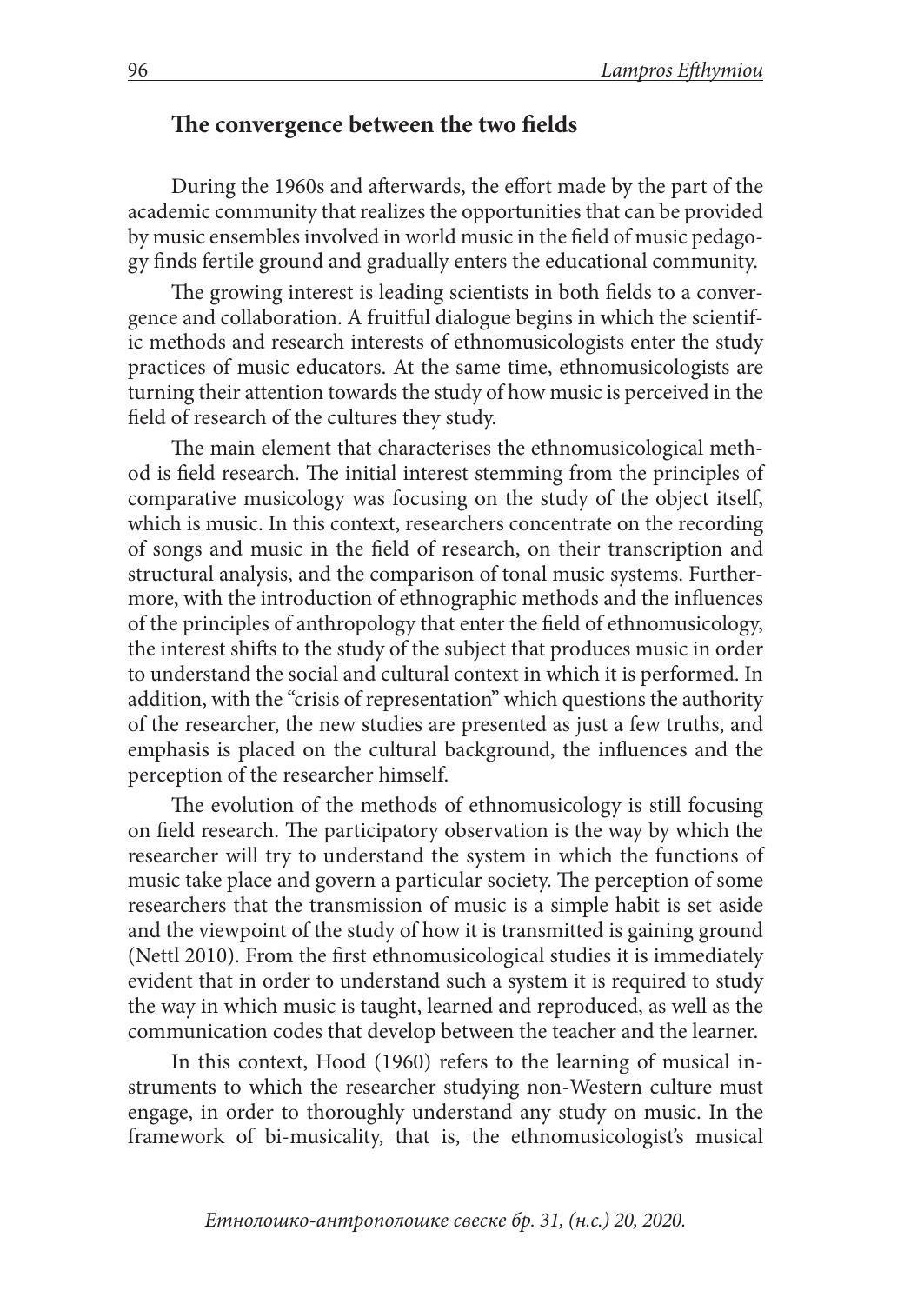function in other musical cultures apart from his own, Hood described a number of issues arising from the study of Asian music genres and highlights the importance of physical movement in relation to the promotion of the musical instrument (Baily 2001). Merriam (1964) refers to the way music is transmitted as a key element in order to understand music as a culture. Blacking's research focuses on how Vega children are taught music (1967).

Nettl (1985; 2010) in his research refers thoroughly to the importance of teachers as agents of the culture they transmit within their own culture, since the method of transmission will contribute to the understanding of music itself. In fact, he suggests that musical exchanges will contribute to the understanding of interculturalism. Rice (2003; 2004) in his extensive field research engages in the learning of musical instruments. Baily (2001) deals extensively with the teaching/learning process in Afghanistan, his teachers' different techniques with the use and nonuse of notation, and the effects that the teachers' methods have on the teaching methods then developed by the students themselves. to their own students. Shannon (2003) describes in his study the methods and techniques used by musicians in order to interact with the audience, in the context of the *Tarab* concept.

In the aforementioned studies, the researcher tries to understand the ways in which the teacher teaches and the student learns, the relationship that develops between them, the codes of conduct which result from the cultural relations that govern society, the meaning of music itself and of musicians within a particular society. In order for researchers to understand this relationship, they become students themselves through participatory observation. This process of trying to understand the transmission and acquisition of knowledge concerning music is described as a "pedagogical practice" (Campbell 2003).

The scientists of the two fields have shown a two-way interest concerning the use of the respective methods. Researchers in the field of music pedagogy study the work of ethnomusicologists and use ethnomusicological research techniques in their own field. Booth uses ethnomusicological methods to study the pedagogical techniques of a musician from India, and Holmes formulates a teaching model after having used participatory observation as a method to record teaching techniques for beginners on a particular musical instrument (Campbell 2003). In recent decades, many studies have been using methodological techniques of other fields.

However, the process of convergence gradually emerged from the interest of music educators in expanding the knowledge of their students.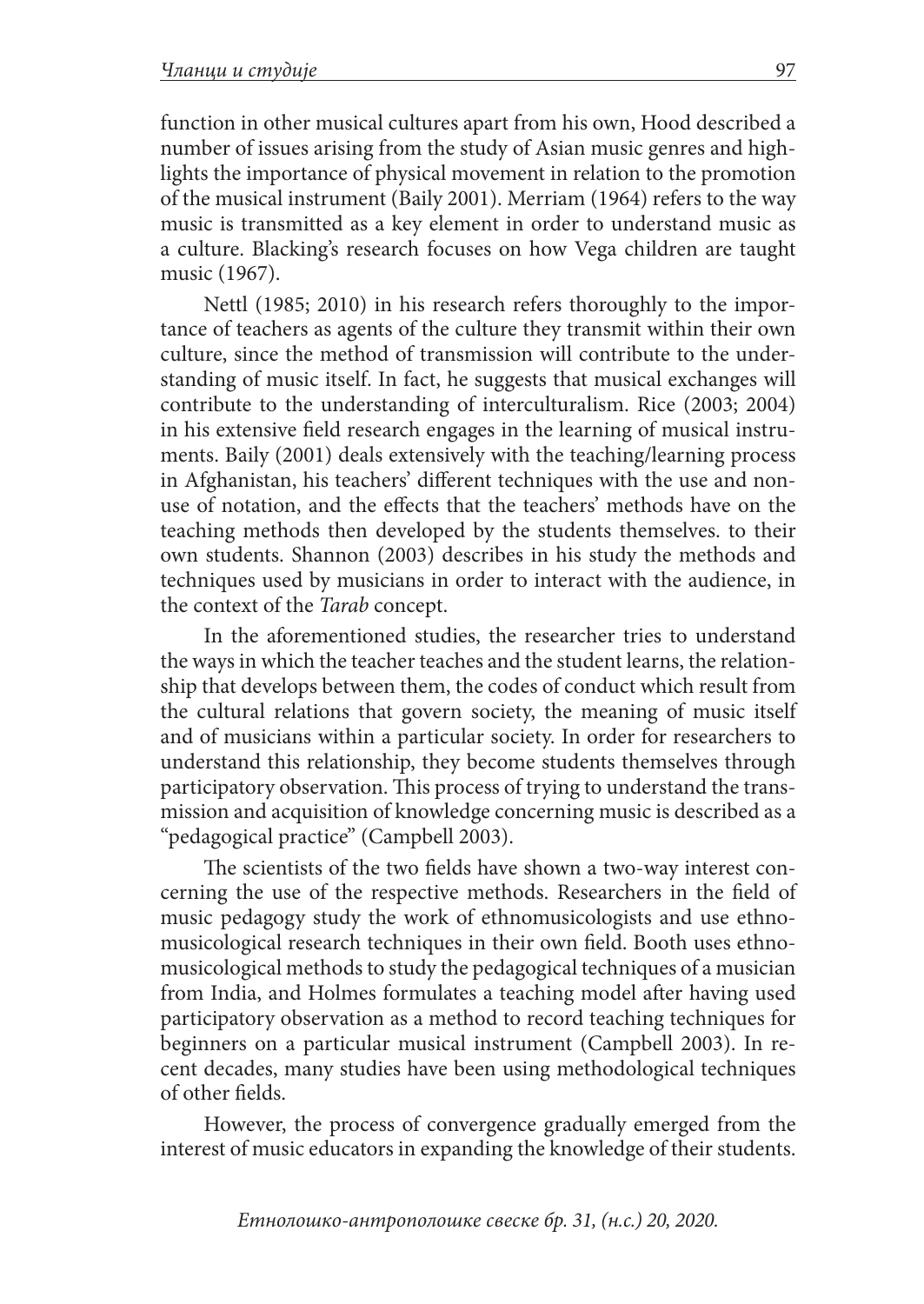The results of ethnomusicologists' researches were presented in a number of scientific conferences, lectures, in publications of volumes which are often accompanied by audiovisual material and in musical productions. The primary material, which is now available, will be a very important basis for its use by music educators. World music can now be used at all levels of education through curricula.

The introduction of world musicians to education in both America and Europe has been going on since the middle of the 20<sup>th</sup> century, through the formulation of new curricula that correspond to a more multicultural approach and the publication of expanded and appropriate textbooks.<sup>5</sup>

The convergence of the two scientific fields and the fruitful dialogue that has developed over the last decades is articulated in a series of recent researches. In particular, various and common practices are formulated — in the context of comparative music pedagogy, a field still in early development stages — which music educators can develop with ethnomusicologists in respect to pedagogical processes and curriculum structures (Campbell & Higgins 2015). World music is at the center of the dialogue and the discussion takes place, on the one hand, in the context of the use of material that has emerged from ethnomusicological research for educational purposes and, on the other hand, in the forms of music performance in each cultural and social context (Campbell 1991; 2003; 2004; Campbell & Higgins 2015).

Stock (2003), after describing the methods of ethnomusicological research, emphasises on issues of music transmission and ways of teaching music that have emerged from ethnomusicological research, while he also suggests that music educators should explore new different ways of teaching and learning and identifies the areas of mutual interest between the two sciences. Furthermore, Krüger (2011) criticises the prevailing elitist concepts and the way music education is treated in the Western world, and he focuses on the democratic attitude required by music education which will be able to recognize cultural differences and considers the contribution of ethnomusicology to be crucial on this direction. In addition, he criticises issues of music authenticity, as he considers it to be a "fabrication" of the Western way of thinking, and he proposes a holistic and inclusive music pedagogy (Krüger 2011; 2013; Nettl 2010).

Wong (1998) explores the possible relations that develop between music, education and cultural policy and regards ethnomusicological

<sup>5</sup> For a detailed description of the introduction of world musicians to American music curricula and the contribution of ethnomusicologists in this direction, see fig. Campbell (2003).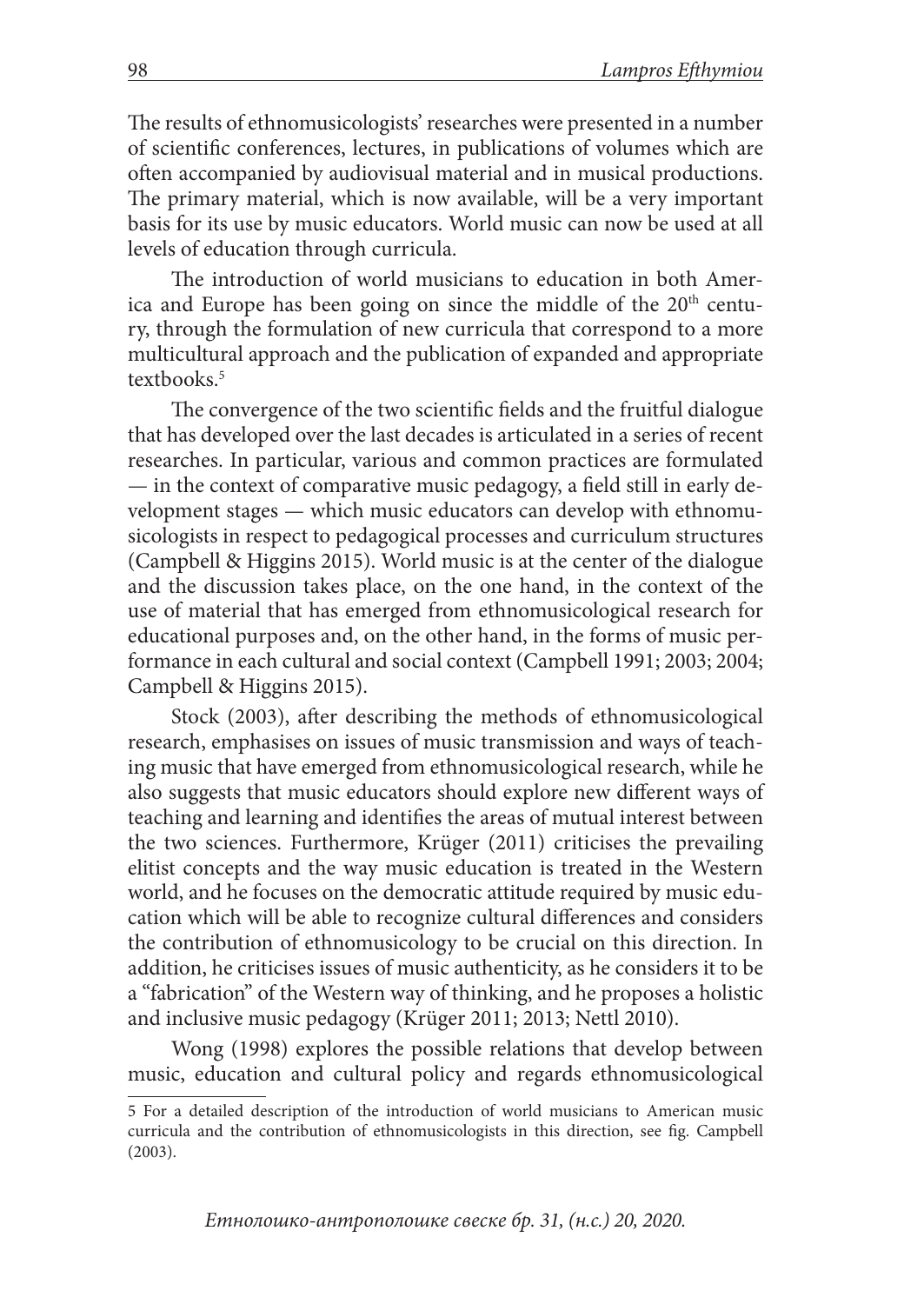research to be a catalyst in the emergence of multiculturalism in music education. In similar publications, Harop-Allin (2005) elaborates and proposes educational material for music education in South Africa, which results from ethnomusicological research, while at the same time she cites relevant literature from ethnographic research conducted in the region. El Kadi (2017). in her doctoral thesis, deals with issues that concern the modern world such as immigration and the equal integration of immigrants in music education in Canada with the assistance of ethnomusicology. Carvalho refers to the dialogue between the two fields and the prospects of integrating the results of the dialogue into higher education in Brazil, and he proposes the democratisation of the respective curricula in an interdisciplinary context (Carvalho et al. 2016).

What is evident from the literature review, studying the relation between these two fields, is the universal dimension of such interaction. The initial discussion concerned the United States of America and specific countries on the European continent. Ethnomusicologists and music educators from various countries around the world are now involved in the dialogue and they further contribute to the cooperation between the two fields, by developing methods, with the objective to achieve an in-depth understanding of music functions in the field of education. In this context, there is an urgent need for a new approach, redefinition and update of the curricula of all education levels which take into account, among other things, the methods of ethnomusicology, the research findings of existing studies and their extensions.

As far as Greece is concerned, the interaction between the two fields and mainly the influences of the ethnomusicological research on the pedagogical methods have become evident with the gradual recruitment of teaching staff, whose field is music pedagogy, didactics of music, or music education, for the pedagogical departments and their departments of music studies.

Sergi (2003), based on the studies of ethnomusicologists Blacking, Waterman and Johnson, refers to the relation between ethnomusicology and music education and focuses on the belief in developing curricula through interdisciplinary teaching-learning methods in preschool education. Similar reports are made by Dogani (2012) and Raptis, who in the context of comparative music pedagogy further mentions the need to implement "intercultural music activities" in preschool education through collaboration with "related sciences" such as ethnomusicology (Raptis 2015, 97). Kanellopoulos (2000; 2009) refers to the influences exerted by ethnomusicology on the views expressed by younger researchers on children's musical improvisations — studies which emphasise on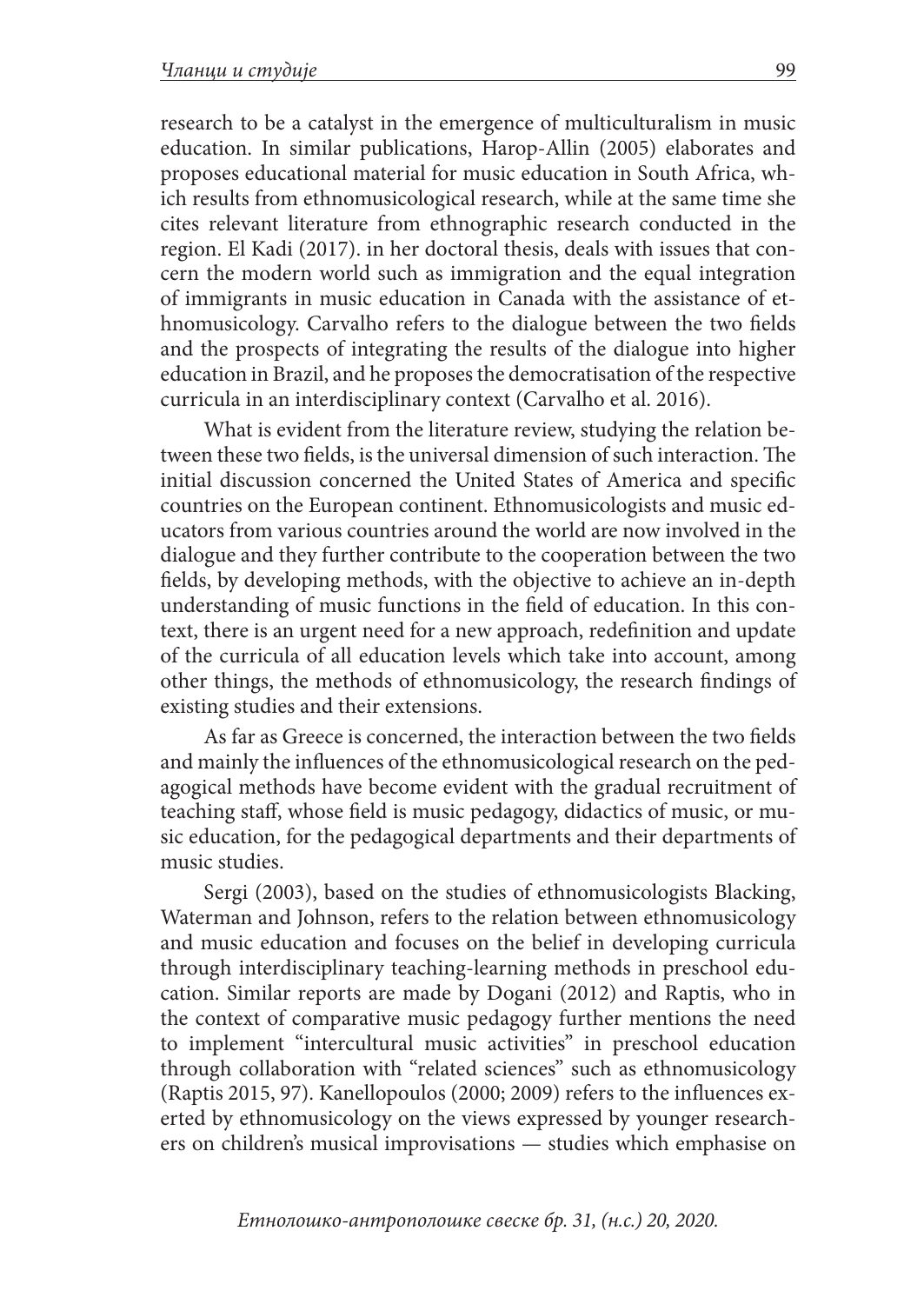the understanding of social and cultural context. Furthermore, Lapidaki makes extensive reference to the necessity of music "pluralism" in education (Lapidaki et al. 2012).

Scholars of music pedagogy focus their research interests on the correlation of modern anthropology methods such as autoethnography and the role it plays in music education (Stamou 2016), in the socio-cultural approaches on music education and the musical behavior of people "from the inside" as a means of understanding oneself and others in relation to musical preferences. These issues concern the scientific reflection of ethnomusicology.6

The integration of world musicians in the levels of education is increasingly encouraged in the academic community. At the same time, the study of the researchers' culture itself continues on the rationale of developing intercultural dialogue and deeper understanding through the emergence of diversity, both in our own culture and in other cultures (Netll 2010). In this framework, Dionyssiou, in a series of articles, refers to the didactics of Greek traditional music, the promotion of the oral musical tradition of Greece and the ways of using this material in preschool education (Dionyssiou 2016; 2018α; 2018β).

The interdisciplinary tendency of convergence and dialogue of the last decades already applies to Greek reality. Researchers and teaching staff in higher education are involved in this dialogue. This fact is reflected in the first tentative steps of introducing world musicians to modern music textbooks.7

#### **Conclusions**

During the 20<sup>th</sup> century, the scientific field of ethnomusicology is developing and evolving both as a subject of research as well as concerning the methods used in the field. The initial musicological orientation of ethnomusicology is enhanced by the science of anthropology, whose contribution has been catalytic since it provides new content and expands the area of interest from the study of music to the person conducting it and the social and cultural context in which it is performed.

<sup>6</sup> Professors of music pedagogy in higher education Lelouda Stamou, Professor at the Department of Music Science & Art of the University of Macedonia, Panagiotis Kanellopoulos, Associate Professor at the Department of Early Childhood Education of the University of Thessaly, and Eleni Lapidaki, Professor at the Department of Music Studies of the Aristotle University of Thessaloniki, set these issues in the descriptions of their scientific interests. 7 The issue of including world musicians in curricula and textbooks consists a separate issue which should be analysed thoroughly and that is why it is not further addressed in this study.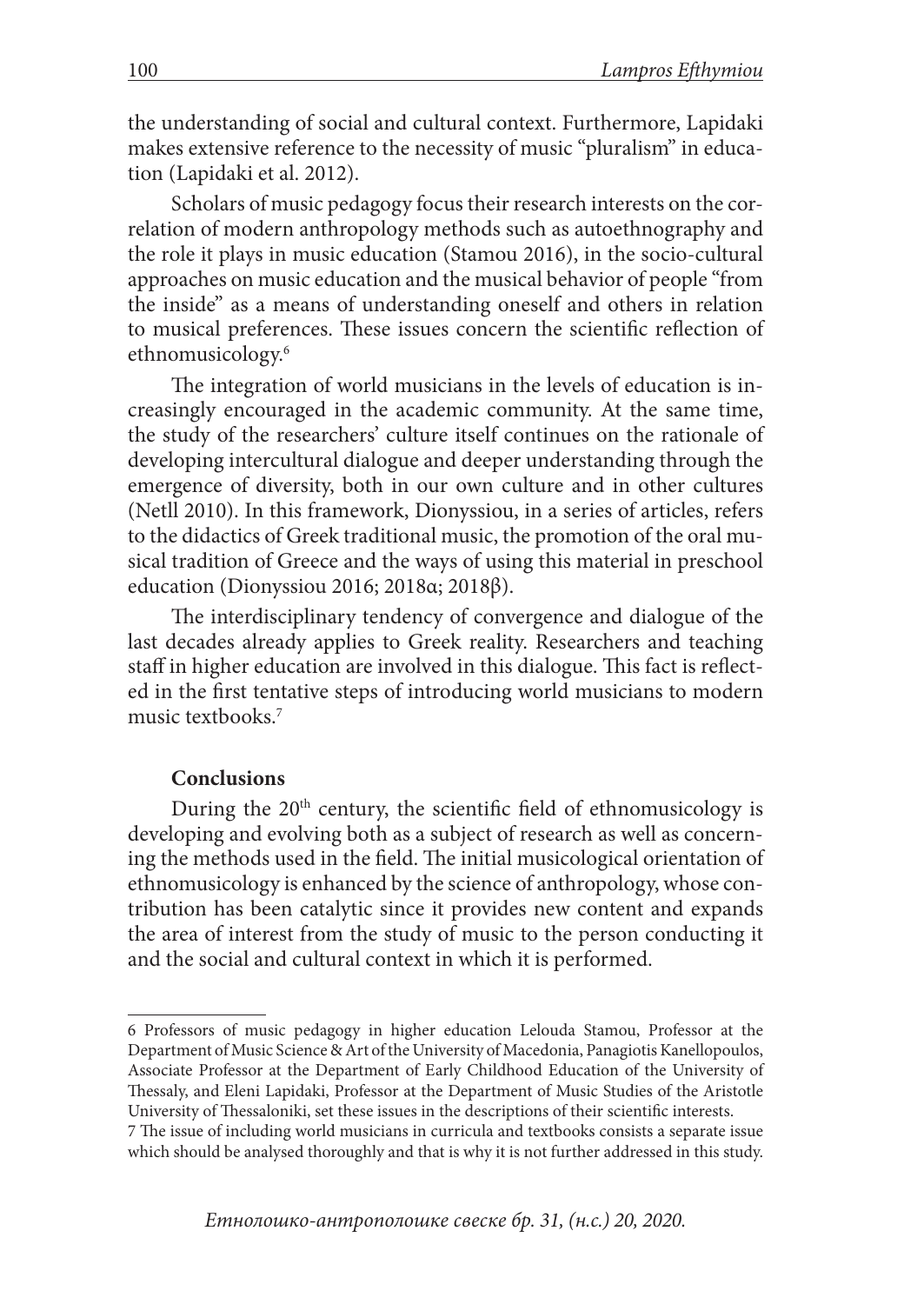In the context of interdisciplinarity, a fruitful dialogue starts developing between ethnomusicology and other fields of social sciences and humanities. In particular, the scientists of ethnomusicology "converse" with the respective music educators. The processes of transferring knowledge in formal and, above all, informal forms of learning, as perceived and defined by Western researchers, are beginning to concern ethnomusicologists in their field of research. In addition, the ethnographic material which constitutes the product of field research often refers to distant musical cultures from around the world and includes musical performance. The publication of this material contributes to the creation of a vast database of music from around the world.

These studies are used by music educators in various ways during the educational process. They are the basis for a multitude of intercultural collaborations and contribute decisively to the creation of "mixed" orchestras at various levels of education, which at the heart of their repertoire display world music. In addition, field research and participatory observation — methods intertwined with the ethnographic studies — are now methods used by music educators in their research work. The convergence between the two scientific fields concern both the use of methods made by both sides and the actual use of the material by scholars of the two branches, for further research, analysis and elaboration.

#### **Bibliography**

Adler, G. 1885. Umfang, Methode und Ziel der Musikwissenschaft. *Vierteljahresschrift für Musikwissenschaft* 1: 5-20.

Baily, J. 2001. Learning to Perform as a Research Technique in Ethnomusicology. *Ethnomusicology Forum* 10 (2): 85-98.

Bakan, M. 2007. *World Music: Traditions and Transformations*. New York: McGraw-Hill.

Blacking, J. 1967. *Venda Children's Culture*. Johannisberg: Witswatersrand University Press.

Blacking, J. 1977. *How Musical is Man?*. Seattle: University of Washington Press.

Blacking, J. 1979. "The Study of Music-Maker". In *The Performing Arts*, ed. J. Blacking, 3-15. London: Mouton Publishers.

Blacking, J. 1995. *Music, Culture and Experience: Selected Papers of John Blacking*. Chicago: University of Chicago Press.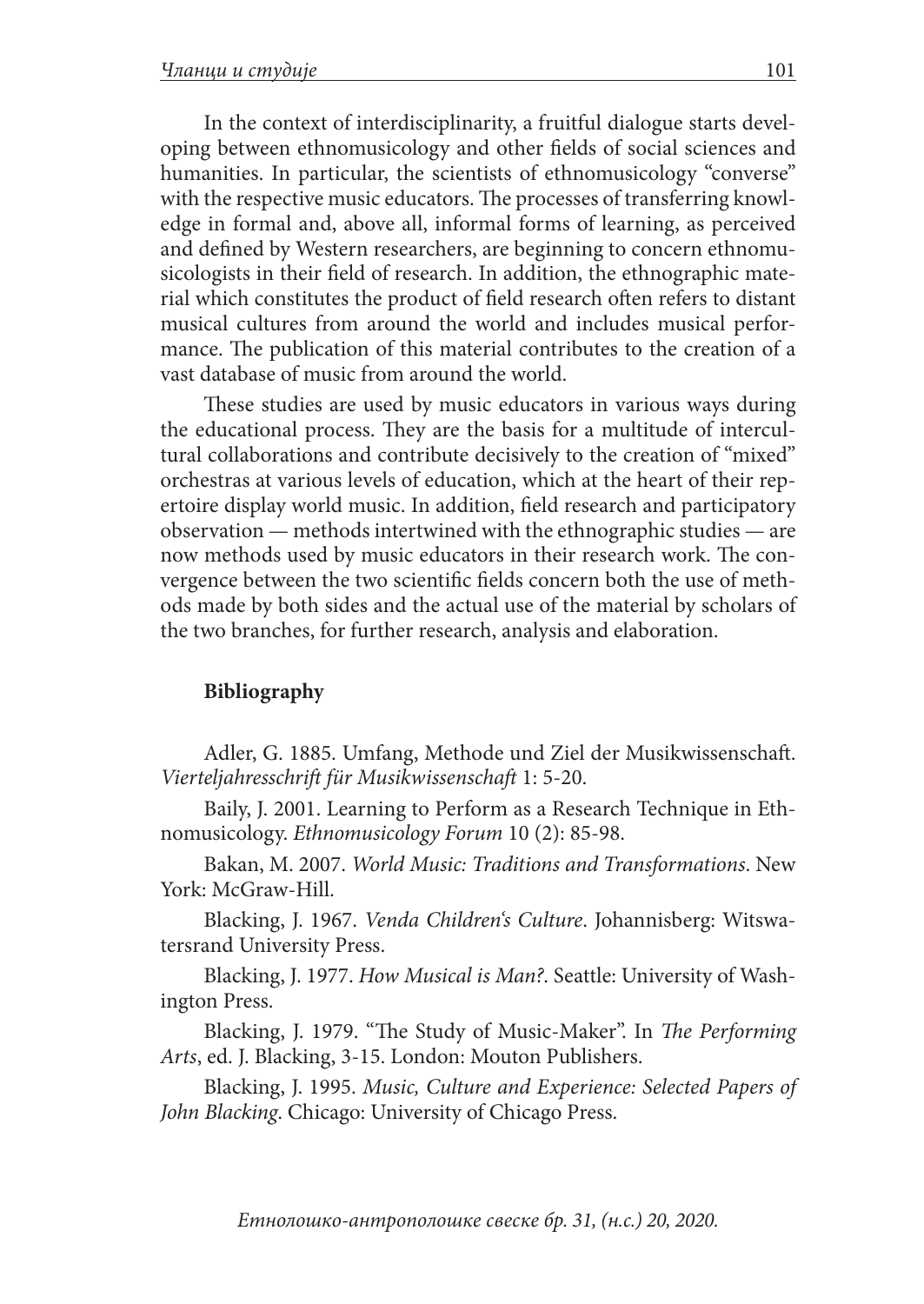Bohlman, P. 2009. Ethnomusicology. Introduction. *Grove Music Online. Oxford Music Online* (published online February 23, 2009). doi 10.1093/gmo/9781561592630.article.52178

Bohlman, P. 2002. *World Music. A Very Short Introduction*. New York: Oxford University Press.

Campbell, P. 1991. *Lessons from the World: A Cross-Cultural Guide to Music Teaching and Learning*. New York: Schirmer Books.

Campbell, P. 2003. Ethnomusicology and Music Education: Crossroads for Knowing Music, Education, and Culture*. Research Studies in Music Education* 21(1): 16-30. (published on-line December 1, 2003). doi 10.1177/1321103X03021001020 Campbell, P. 2004. *Teaching Music Globally. Experiencing Music, Expressing Culture*. Oxford: Oxford University Press.

Campbell, P. & L. Higgins. 2015. "Intersections between ethnomusicology, music education, and community music". In *The Oxford Handbook of Applied Ethnomusicology*, eds. S. Pettan & J. Titon, 638-688. New York: Oxford University Press.

Carvalho, J. J. et al. 2016. The Meeting of Knowledges as a Contribution to Ethnomusicology. *The World of Music* 5 (1): 111-134.

Chapsoulas A. [Χαψούλας, Α.] 2010. Εθνομουσικολογία. Ιστοριογραφικές και εθνογραφικές διαστάσεις. Αθήνα: Νήσος.

Dionyssiou, Z. 2017. "A framework for promoting intercultural music teaching and learning in early childhood education". In *Early childhood music education in the Mediterranean*, eds. Paola Anselmi, Zoe Dionyssiou, Amaya Epelde Larranaga and Ioanna Etmektsoglou, 117-129. Nicosia: Cyprus Centre for the Research and Study of Music.

Dionysiou, Z. [Διονυσίου, Ζ.]. 2016. "Βασικές έννοιες της προφορικότητας στην παραδοσιακή ή λαϊκή μουσική: Παραδοσιακή μουσική και διαπολιτισμικές προσεγγίσεις στη μουσική εκπαίδευση". In Μουσικός Γραμματισμός: Τυπικές και Άτυπες Μορφές Μουσικής Διδασκαλίας-Μάθησης (Πρακτικά 7ου Συνεδρίου της Ελληνικής Ένωσης για τη Μουσική Εκπαίδευση), ed. Μ. Κοκκίδου & Ζ. Διονυσίου, 176-185. Θεσσαλονίκη: Ε.Ε.Μ.Ε.

Dionysiou, Z. [Διονυσίου, Ζ.]. 2018. Ερευνώντας το παιδικό παραδοσιακό τραγούδι στην Κέρκυρα. Κερκυραϊκά χρονικά ΙΒ: 65-78.

Dionysiou, Z. [Διονυσίου, Ζ.]. 2018. Η επικοινωνιακή μουσικότητα στα ελληνικά παραδοσιακά παιχνιδοτράγουδα. Μουσικοπαιδαγωγικά 16: 49-68.

Dogani, K. [Δογάνη, Κ.] 2012. Μουσική στην προσχολική αγωγή. Αθήνα: Gutenberg.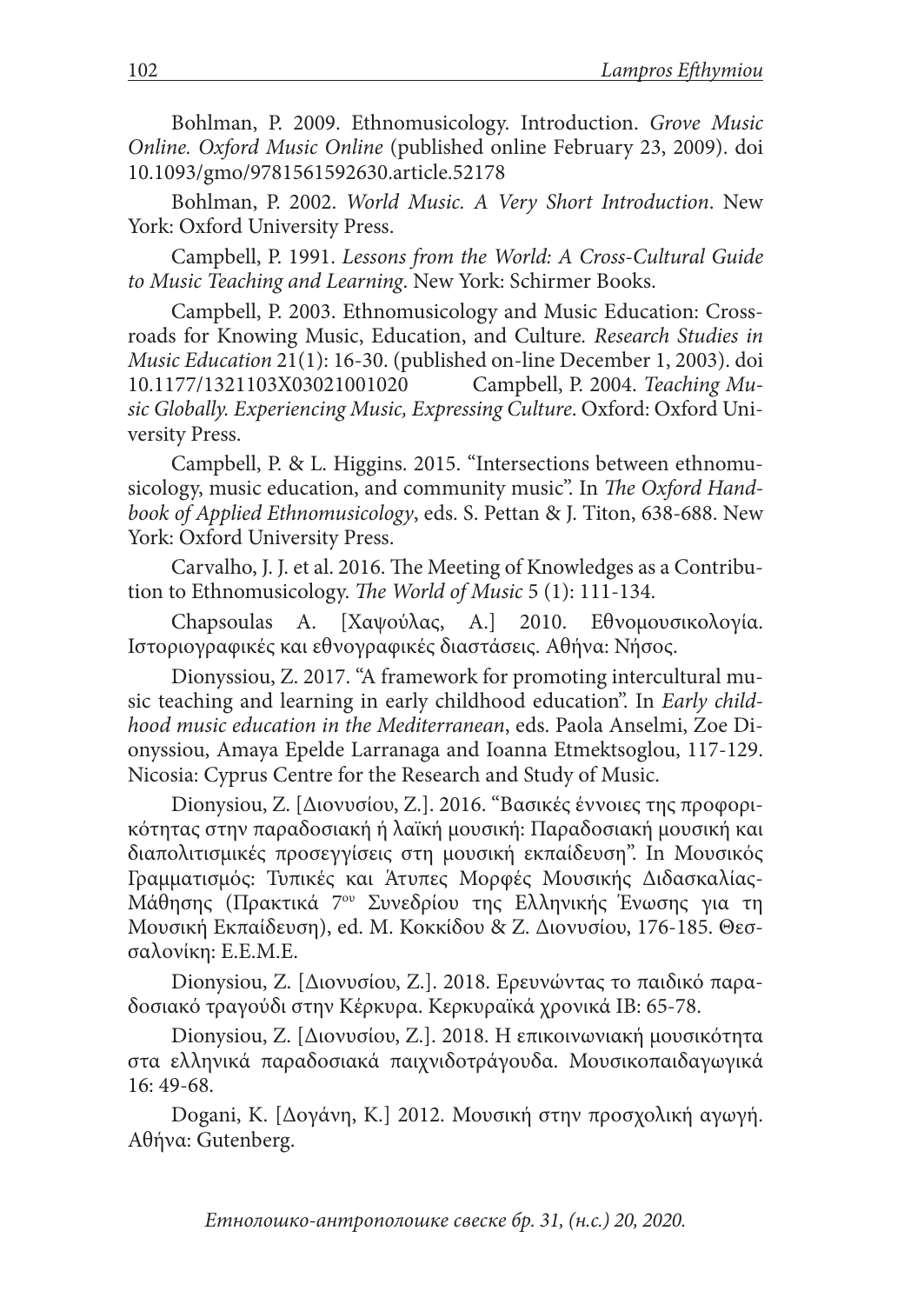El Kadi, R. 2017. *Critical Ethnomusicology Pedagogy with Migrant Youth in Edmonton, Canada: Promoting Cultural Empowerment and Intercultural Learning through music*. Unpublished dissertation, Department of Music, University of Alberta. Retrieved on 26/5/2020 from www. academia.edu/36407720

Ellis, A. 1885. On the Musical Scales of Various Nations. *Journal of the Society of Arts* xxxiii: 485-527.

Feld, S. 1974. Linguistic Models in Ethnomusicology. *Ethnomusicology* 18 (2): 197-217.

Feld, S. and A. F. Aaron. 1994. Music and Language. *Annual Review of Anthropology* 23: 25-53. doi 10.1146/annuver.an.23.100194.000325

Harop-Allin, S. 2005. Ethnomusicology and Music Education: Developing The Dialogue. *South African Journal of Musicology* 25 (1): 109-125. Retrieved on 26/5/2020 from www.researchgate.net/publication/301551491

Hood, M. 1960. The Challenge of "Bi-Musicality". *Ethnomusicology*  18 (2): 55-59.

Hornbostel, E. 1927. "Musikalische Tonsysteme στο". In *Handbuch der Physik* , eds. H. Geired & K. Scheel, viii. Berlin.

Kallimopoulou, E. 2009. Ethnomusicology and its Greek Meanings: Practices, Discourses, and Pedagogies in the University. *The World of Music* 51 (3): 111-137.

Kallimopoulou, E. & A. Balandina,. [Καλλιμοπούλου, Ε. & A. Μπαλάντινα]. 2014. "Εισαγωγή". In Εισαγωγή στην Εθνομουσικολογία, eds. Ε. Καλλιμοπούλου & Α. Μπαλάντινα, 9-58. Αθήνα: Εκδόσεις Ασίνη.

Kanellopoulos, P.A. 2000. *Children's Understandings of Their Musical Improvisation projects*. Unpublished dissertation, University of Reading, UK.

Kanellopoulos, P. A. [Κανελλόπουλος, Π. Α.]. 2009. "Μουσικός αυτοσχεδιασμός και μουσική εκπαίδευση: Σχέσεις και (εν)τάσεις". In Ζητήματα Μουσικής Παιδαγωγικής, ed. Ξ. Παπαπαναγιώτου, 239-264. Θεσσαλονίκη: Ε.Ε.Μ.Ε.

Kartomi, M. 1990. *On Concepts and Classifications of Musical Instruments*. Chicago: The University of Chicago Press.

Krüger, S. 2011. Democratic Pedagogies: Perspectives from Ethnomusicology and World Music Educational Contexts in the United Kingdom. *Ethnomusicology* 55 (2): 280-305. doi 10.5406/ethnomusicology.55.20280

Krüger, S. 2013. "Undoing Authenticity as a Discursive Construct: A Critical Pedagogy of Ethnomusicology and 'World Music'". In *Beyond*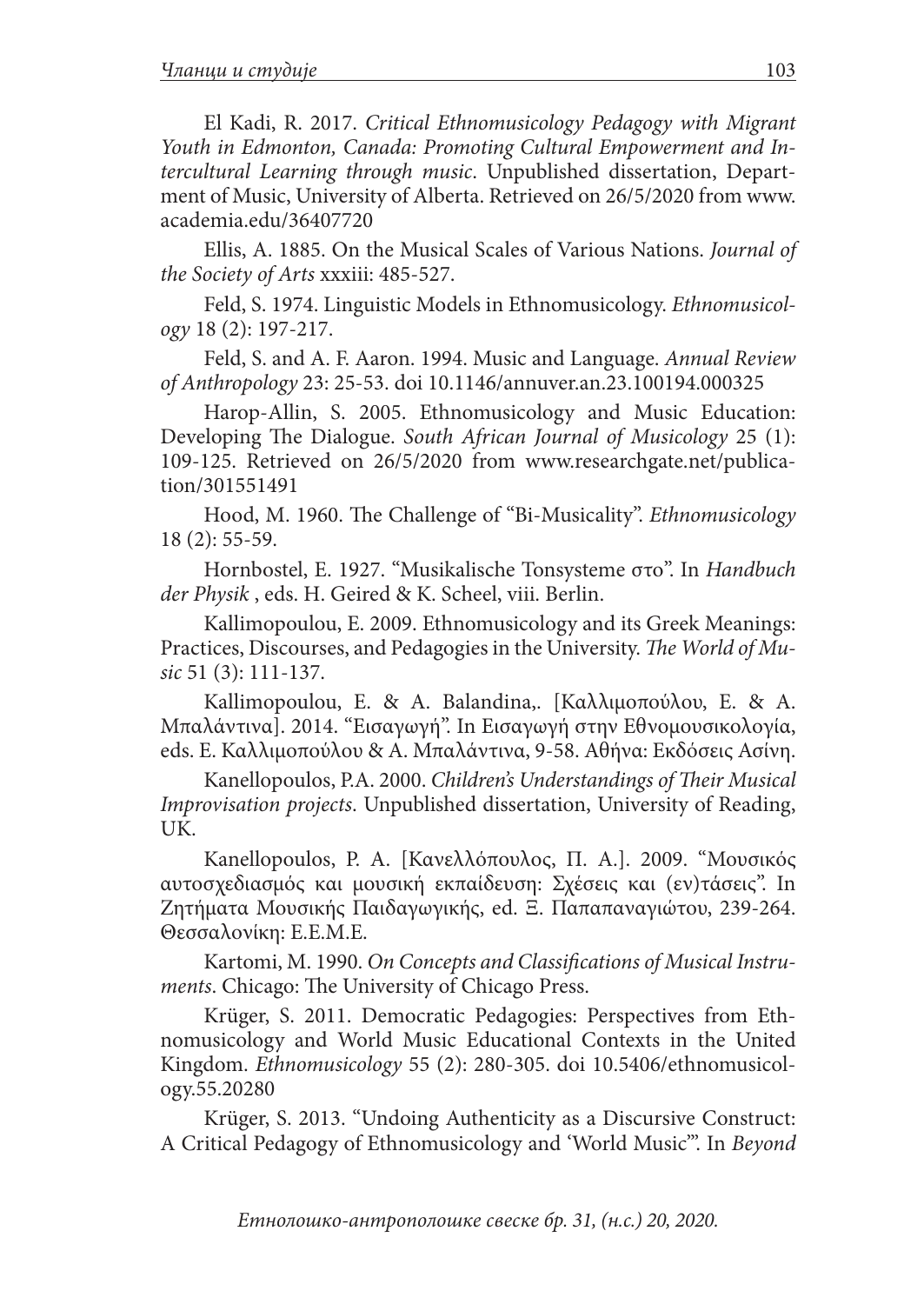*Borders: Welt-Musik-Pädagogik: Musikpädagogik und Ethnomusikologie im Diskurs*, eds. B. Alge and O. Kraemer, 93-114. Augsburg: Wissner Verlag.

Kunst, J. 1950. *Musicologica*. Amsterdam: Koninklijke Vereeniging Indisch Institut.

Lapidaki, E. & R. Groot & P. Stagkos. 2012. "Communal Creativity as Sociomusical Practice". In *The Oxford Handbook of Music Education vol. 2*, eds. Gary E. McPherson and Graham F. Welch, 371-388. Oxford: Oxford University Press. (published on-line Nov.., 2012). doi 10.1093/ oxfordhb/9780199928019.013.0025

Merriam, A. 1964. *The Anthropology of Music*. Evanston, Illinois: Northwestern University Press.

Merriam, A. 1977. Definitions of "Comparative Musicology" and "Ethnomusicology": a Historical-Theoretical Perspective. *Ethnomusicology* 21 (2): 189-204.

Myers, H. 2009. Ethnomusicology. Introduction. *Grove Music Online. Oxford Music Online* (published online February 23, 2009). doi 10.1093/gmo/9781561592630.article.52178

Nettl, B. 1985. *The Western Impact on World Music: Change, Adaption, and Survival*. New York: Schirmer books.

Nettl, B. 2010. Music Education and Ethnomusicology: A (usually) Harmonious Relationship. *Min-Ad: Israel Studies in Musicology Online* 8 (1/2): 1-9. Retrieved on 22/5/2020 from https://biu.ac.il/hu/mu/min-ad/

Panopoulos, P. [Πανόπουλος, Π.]. 2005. "Εισαγωγή". In Από τη μουσική στον ήχο, ed. Π. Πανόπουλος, 13-31. Αθήνα: Αλεξάνδρεια.

Picken, L. 1975. *Folk Musical Instruments from Turkey*. London: Oxford University Press.

Raptis, Th. [Ράπτης, Θ.]. 2015. Μουσική Παιδαγωγική. Μια Συστηματική Προσέγγιση. Αθήνα: Edition Orpheus.

Rice, T. 2003. Time, Place, and Metaphor in Musical Experience and Ethnography. *Ethnomusicology* 47 (2): 151-179.

Rice, T. (2004). *Music in Bulgaria: Experiencing Music, Experiencing Culture*. New York: Oxford University Press.

Roseman, M. 1984. The social structuring of sound: The Temiar of Peninsular Malaysia. *Ethnomusicology* 28 (3): 411-445.

Seeger, A. 1987. *Why Suyá Sing: a Musical Anthropology of an Amazonian People*. Cambridge: University Press Cambridge.

Sergi, L. [Σέργη, Λ.]. 2003. Προσχολική Μουσική Αγωγή. Αθήνα: Gutenberg.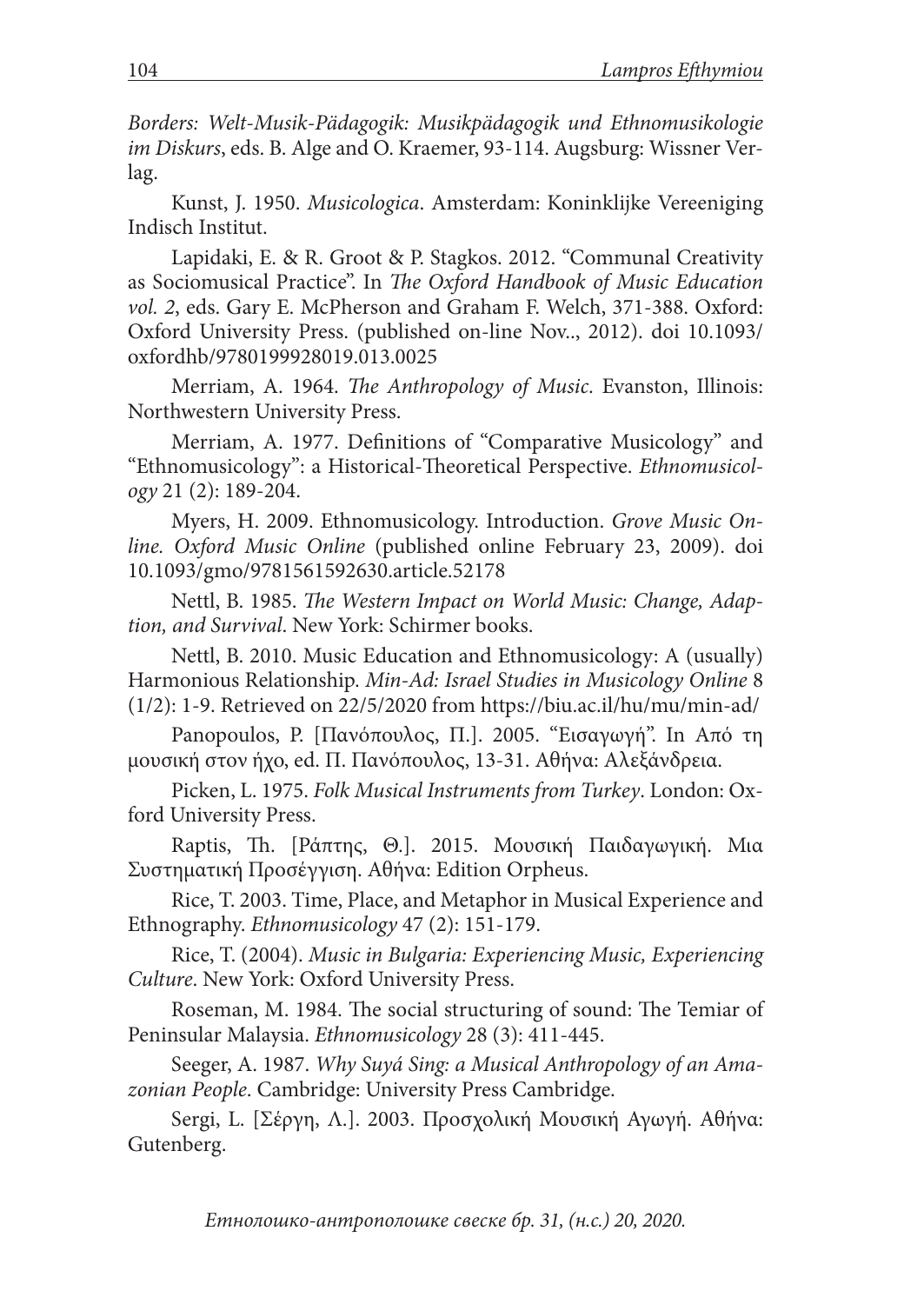Small, C. [Σμολ, Κ.]. 1983. Μουσική - Κοινωνία - Εκπαίδευση (Μτφ. Μ. Γρηγορίου). Αθήνα: Νεφέλη.

Small, C. [Σμολ, Κ.]. 2010. Μουσικοτροπώντας: Τα νοήματα της μουσικής πράξης και ακρόασης (Μτφ. Δ. Παπασταύρου & Σ. Λούστας). Αθήνα: Ιανός.

Stamou, L. [Στάμου, Λ.]. 2016. "Πρώτο ταξίδι στην αυτοεθνογραφία: Αναζητώντας την ταυτότητα του εκπαιδευτικού μουσικής στην Ελλάδα μέσα από τις προσωπικές ιστορίες". In Μουσικός Γραμματισμός: Τυπικές και Άτυπες Μορφές Μουσικής Διδασκαλίας-Μάθησης (Πρακτικά 7ου Συνεδρίου της Ελληνικής Ένωσης για τη Μουσική Εκπαίδευση), eds. Μ. Κοκκίδου & Ζ. Διονυσίου, 449-468. Θεσσαλονίκη: Ε.Ε.Μ.Ε.

Shannon, J. 2003. Emotion, Performance, and Temporality in Arab Music: Reflections on Tarab. *Cultural Anthropology* 18 (1): 72-98.

Stock, J. 2003. Music education: perspectives from current ethnomusicology. *British Journal of Music Education* 20 (2): 135-145. (published on-line July 8, 2003). doi 10.1017/S0265051703005345

Taylor, T. 1997. *Global Pop: World Music, World Markets*. London and New York: Routledge.

Titon, J. et al. 1992. *Worlds of Music* (2rd edn). New York: Schirmer Books.

Wong, D. 1998. Ethnomusicology and Critical Pedagogy as Cultural Work: Reflections on Teaching and Fieldwork. *College Music Society* 38: 80-100. Retrieved on 26/5/2020 from http://www.jstor.org/stable/40374321